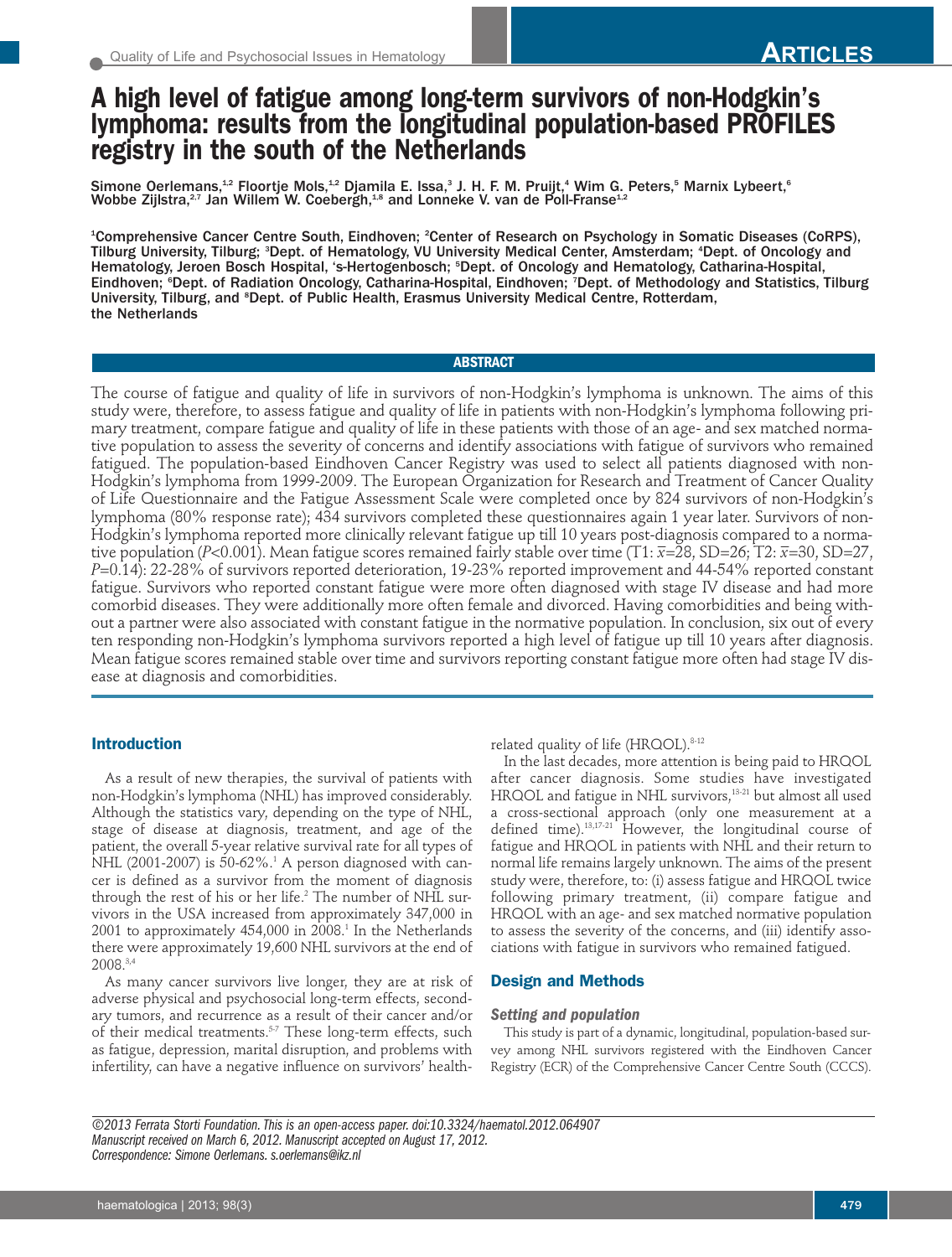The ECR records data on all patients who are newly diagnosed with cancer in the southern part of the Netherlands, an area with 2.3 million inhabitants, 18 hospital locations and two large radiotherapy institutes. The ECR was used to select all patients who were diagnosed with NHL between January 1 $^{\ast}$ , 1999 and July 1 $^{\ast}$ , 2009. We included all patients with indolent (including chronic lymphocytic leukemia) and aggressive B-cell NHL as defined by the International Classification of Diseases for Oncology-3 (ICD- $O-3$ ) codes. $^{22}$ 

Participants aged ≥85 years at time of the first measurement were excluded, because they would likely have had difficulty in completing self-administered questionnaires without assistance. To exclude patients who had died, our database was linked on every measurement with the database of the Central Bureau for Genealogy, which collects data on all deaths of Dutch citizens through the civil municipal registries. Ethical approval for the study was obtained from a local, certified Medical Ethics Committee.

#### *Study measures*

We used the Dutch validated version of the European Organization for Research and Treatment of Cancer Quality of Life Questionnaire Core-30 (EORTC QLQ-C30) to assess HRQOL and fatigue. Answer categories range from one (not at all) to four (very much). After linear transformation, all scales and single item measures range in score from 0 to 100. A higher score on function scales and global health and quality of life scales implies a better HRQOL, whereas for symptoms a higher score refers to more symptoms. 23

Fatigue was also assessed with the Fatigue Assessment Scale (FAS), a questionnaire consisting of ten items: five questions exploring physical fatigue and five questions exploring mental fatigue. The response scale is a 5-point scale (1 never to 5 always) and scores can range from 10 to 50. A score >21 indicates substantial fatigue. The psychometric properties are good. 24,25

Comorbidity at the time of the survey was categorized according to the adapted Self-administered Comorbidity Questionnaire (SCQ). <sup>26</sup> Survivors' marital status and educational level were also assessed in the questionnaire. Clinical information was available from the ECR which routinely collects data on tumor characteristics, including date of diagnosis, tumor grade, histology, Ann Arbor stage,<sup>27</sup> primary treatment, and patients' background characteristics, including gender and date of birth.

#### *Data collection*

Data were collected within PROFILES (Patient Reported Outcomes Following Initial treatment and Long term Evaluation of Survivorship). PROFILES is a registry for the study of the physical and psychosocial impact of cancer and its treatment from a dynamic, growing population-based cohort of both short and long-term cancer survivors. PROFILES contains a large web-based component and is linked directly to clinical data from the ECR. Details of the data collection method have been described previously. 28

From May until November 2009, patients diagnosed between 6 months and 10 years previously received the baseline questionnaire (T1). A year later, patients who were willing to participate again received a 1-year follow-up questionnaire (T2).

EORTC QLQ-C30, SCQ, marital status and educational level data were also collected from an age-and sex-matched normative population<sup>29</sup> for comparison with the NHL survivors.

## *Statistical analyses*

All statistical analyses were performed using SAS (version 9.1 for Windows; SAS Institute Inc., Cary, NC, USA). *P* values <0.05 were considered statistically significant. Clinically relevant differences were determined using evidence-based guidelines for the interpretation of EORTC QLQ-C30 scores between groups <sup>30</sup> and changes in scores <sup>31</sup> and Norman's 'rule of thumb' was used for the FAS whereby a  $\pm$  0.5 SD difference indicates a threshold of discriminating change in HRQOL scores. 32

Differences in socio-demographic and clinical characteristics between respondents and non-respondents or patients with unverifiable addresses and patients who completed one or two questionnaires were compared with a chi-square or t-tests, where appropriate. The mean EORTC QLQ-C30 scores among the NHL survivors were compared with those from an age- and sexmatched Dutch normative population using independent sample t-tests. Paired sample t-tests were performed to compare the mean EORTC QLQ-C30 (both NHL survivors and the normative population) and FAS (only NHL survivors) Fatigue scale scores on T1 and T2.

Multivariate logistic regression analyses were carried out to investigate the independent association between the socio-demographic and clinical variables and constant fatigue (*versus* not constant fatigue). The "constant fatigue group" was defined by survivors/respondents of the normative population who had a Fatigue score >22 on both T1 and T2 for the EORTC QLQ-C30 (i.e. at least a small, clinically relevant higher score than that of the normative population<sup>30</sup>) *versus* the group who did not have a fatigue score >22 on both T1 and T2. With respect to the FAS, the "constant fatigue group" was defined by survivors who had a Fatigue score >21 on both T1 and T2 (i.e. indication of substantial fatigue25 ) *versus* the group who did not have a fatigue score >21 on both T1 and T2.

# **Results**

#### *Characteristics of the patients and normative population*

Eight hundred and twenty-four NHL survivors completed the first questionnaire (80% response rate). Subsequently, 434 (53%) survivors completed this questionnaire again 1 year later, which represents 36% of the total group of NHL survivors. Of the 1731 respondents of the normative population who completed the EORTC QLQ-C30, 602 could be age- and sex-matched with the NHL survivors. Of those 602, 515 (86%) respondents completed the questionnaire again 1 year later.

Survivors with unverifiable addresses were more often female and younger compared to respondents, and nonrespondents were more often diagnosed with indolent NHL and less often diagnosed with stage I disease (Table 1).

The mean age at completion of the baseline survey was 63.5 years with a mean time since diagnosis of 4.2 years. Chemotherapy was the most frequent primary treatment (42%; Table 1). Two-thirds of survivors reported one or more comorbid conditions, the most common being arthritis, back pain and hypertension (Table 2). In the ageand sex-matched normative population, the mean age at completion of the baseline survey was 63.5 years. Almost two thirds (65%) of respondents reported one or more comorbid conditions, the most common again being hypertension, back pain and arthritis (Table 2).

A comparison between survivors who completed one or both questionnaires indicated that those who completed both questionnaires had a significantly longer mean time since diagnosis at time of first enrollment (4.2 *versus* 5.1 years, *P*<0.001) and more often had a high educational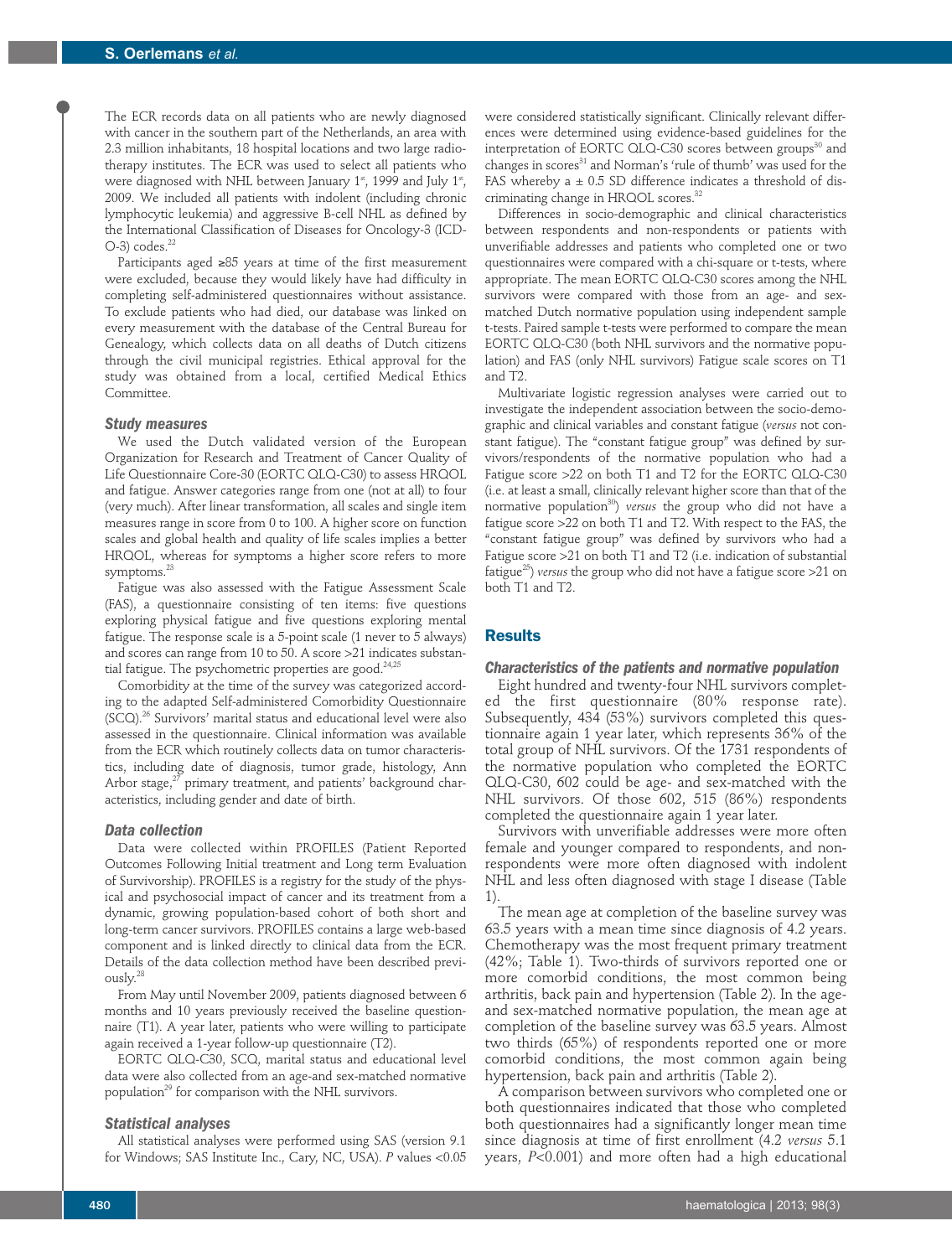|                                     | <b>Respondents</b> | $N(\%)$<br>Non-<br>respondents | <b>Patients with</b><br>unverifiable<br><b>addresses</b> | P value           |
|-------------------------------------|--------------------|--------------------------------|----------------------------------------------------------|-------------------|
|                                     | $N = 824$          | $N = 212$                      | $N = 184$                                                |                   |
| Sex                                 |                    |                                |                                                          | 0.02 <sup>1</sup> |
| Male                                | 509(62)            | 128(61)                        | 94 (51)                                                  |                   |
| Female                              | 315(38)            | 84 (39)                        | 90(49)                                                   |                   |
| Age at time                         | 63.5(12.4)         | 62.4 (14.0)                    | 60.3(14.8)                                               | 0.02 <sup>1</sup> |
| of survey: mean (SD)                |                    |                                |                                                          |                   |
| $<$ 55 years                        | 189(23)            | 58 (27)                        | 62(34)                                                   |                   |
| $55-69$ years                       | 336 (41)           | 75(35)                         | 59 (32)                                                  |                   |
| $70+ years$                         | 299 (36)           | 79(37)                         | 63(34)                                                   |                   |
| Years since diagnosis:<br>mean (SD) | 4.2(2.7)           | 4.3(2.9)                       | 5.1(2.9)                                                 | 0.12              |
| 0-1 years                           | 168(20)            | 64 (30)                        | 32(17)                                                   |                   |
| 2-4 years                           | 316 (38)           | 70(33)                         | 65(35)                                                   |                   |
| 5-7 years                           | 210(25)            | 44 (21)                        | 50(27)                                                   |                   |
| 8-10 years                          | 130(16)            | 34(16)                         | 37(20)                                                   |                   |
| Stage at diagnosis                  |                    |                                |                                                          | 0.01 <sup>2</sup> |
| I                                   | 202(25)            | 41(19)                         | 48 (26)                                                  |                   |
| $\mathbf{I}$                        | 127(15)            | 33(16)                         | 20(11)                                                   |                   |
| III                                 | 116(14)            | 23 (11)                        | 19(10)                                                   |                   |
| IV                                  | 202(25)            | 44 (21)                        | 51(28)                                                   |                   |
| Unknown <sup>*</sup>                | 177(21)            | 71(33)                         | 46(25)                                                   |                   |
| Grade                               |                    |                                |                                                          | $0.04^2$          |
| Indolent                            | 443 (54)           | 134(63)                        | 106(56)                                                  |                   |
| Aggressive                          | 381 (46)           | 78 (37)                        | 78 (44)                                                  |                   |
| Primary treatment                   |                    |                                |                                                          | 0.05              |
| Radiotherapy                        | 75(9)              | 21(10)                         | 21(11)                                                   |                   |
| Chemotherapy                        | 345 (42)           | 65(31)                         | 63 (34)                                                  |                   |
| $RT + CH*$                          | 99 (12)            | 29 (14)                        | 21(11)                                                   |                   |
| Active surveillance <sup>+</sup>    | 224 (27)           | 76(36)                         | 63(34)                                                   |                   |
| CH±RT+Transplant*                   | 11(1)              | 6(3)                           | 0(0)                                                     |                   |
| $S \pm RT \pm CH^*$                 | 70(9)              | 14(7)                          | 16(9)                                                    |                   |

Table 1. Socio-demographic and clinical characteristics of questionnaire respondents, non-respondents, and patients with unverifiable addresses.

*1* P *value reflects differences between respondents and patients with unverifiable addresses. <sup>2</sup>* P *value reflects differences between respondents and non-respondents. # Tumor stage could not be determined in some subtypes of indolent non-Hodgkin's lymphoma. \*RT: radiotherapy, CH: chemotherapy, Transplant: autologous stem cell or bone marrow transplantation, S: surgery ±: with or without. <sup>+</sup> Patients under active surveillance but not receiving therapy.*

level (19% *versus* 25%, *P*=0.013). No differences were observed between these groups for EORTC QLQ-C30 Fatigue ( $\bar{x}$  =28.6 *versus*  $\bar{x}$  =28.3, *P*=0.88) or FAS Fatigue scores  $(\bar{x} = 21.9 \text{ versus } \bar{x} = 21.4, P=0.33)$ .

# *Health-related quality of life and fatigue among survivors of non-Hodgkin's lymphoma and the normative population*

Compared to an age- and sex-matched normative population, responding NHL survivors had, on average, worse scores for the EORTC QLQ-C30 Physical, Role, Cognitive and Social Functioning domains. NHL survivors also reported more Fatigue, Dyspnea, Sleeping Problems, Appetite Loss, Diarrhea and Financial Problems (all *P*≤0.001 and clinically relevant; Figure 1A and 1B). Scores between survivors of indolent and aggressive NHL were not significantly different. No clinically significant differences were found in EORTC QLQ-C30 mean fatigue scores depending on years since diagnosis (Figure 2).

Thirty-nine percent (n=321) of the NHL survivors did not have clinically relevant worse scores, i.e. they had a  $\leq 5$  Table 2. Socio-demographic characteristics of NHL survivors (n=824), and respondents of an age- and sex-matched normative population  $(n=602)$ .

|                                   | N. (%)<br><b>NHL survivors</b><br>$N = 824$ | N. (%)<br><b>Norm population</b><br>$N = 602$ |
|-----------------------------------|---------------------------------------------|-----------------------------------------------|
| Sex                               |                                             |                                               |
| Male                              | 509(62)                                     | 400(66)                                       |
| Female                            | 315 (38)                                    | 202 (34)                                      |
| Age at time of survey: mean (SD)  | 63.5 (12.4)                                 | 63.5 (13.2)                                   |
| $<$ 55 years                      | 189(23)                                     | 144 (24)                                      |
| $55-69$ years                     | 336 (41)                                    | 242 (40)                                      |
| $70+$ years                       | 299 (36)                                    | 216(36)                                       |
| Self-reported comorbidity         |                                             |                                               |
| No comorbid condition             | 215(26)                                     | 214 (36)                                      |
| 1 comorbid condition              | 245(30)                                     | 166(28)                                       |
| 2 comorbid conditions             | 155(19)                                     | 112(19)                                       |
| $> 2$ comorbid conditions         | 148 (18)                                    | 108(18)                                       |
| Most frequent comorbid conditions |                                             |                                               |
| Arthritis                         | 183(22)                                     | 125(21)                                       |
| Back pain                         | 177(21)                                     | 178(30)                                       |
| Hypertension                      | 164(20)                                     | 173(29)                                       |
| Marital status                    |                                             |                                               |
| Partner                           | 646 (78)                                    | 460(76)                                       |
| Alone                             | 41(5)                                       | 142(24)                                       |
| Divorced                          | 41(5)                                       | Unknown                                       |
| Widowed                           | 80(10)                                      | Unknown                                       |
| Education level <sup>\$</sup>     |                                             |                                               |
| Low                               | 139(17)                                     | 36(6)                                         |
| Medium                            | 485 (59)                                    | 338 (56)                                      |
| High                              | 179 (22)                                    | 224 (37)                                      |

*\$ Education levels were low = none/primary school; medium = lower general secondary education/vocational training; or high = pre-university education/ high level vocational training/university.*

point difference, for the EORTC QLQ-C30 Fatigue scale than the normative population. The other 61% did have clinically relevant worse scores for Fatigue, with the difference being small  $(55 \text{ to } 13 \text{ point difference})$  in 17%  $(n=140)$  of survivors; medium  $(>13$  to 19 point difference) in 15% (n=124) and large  $(>13$  point difference) in 29%  $(n=239)$ .

#### *Fatigue over time*

The 1-year follow-up questionnaire was completed by 434 NHL survivors and 514 respondents of the normative population. With respect to FAS Fatigue (NHL survivors only), mean scores remained significantly stable over time (T1:  $\bar{x}$  =21; T2:  $\bar{x}$  =22, Table 3). However, 22% reported deteriorated fatigue scores with a mean difference of 6.4 and 19% reported improved scores with a mean difference of 5.9. With respect to the EORTC QLQ-C30 Fatigue, mean scores also remained significantly stable over time (T1:  $\bar{x}$  =28; T2:  $\bar{x}$  =29, Table 3), 32% reported deteriorated scores with a mean difference of 21 points, and 31% showed improved scores with a mean difference of 19 points. Similar mean scores and percentages of deterioration and improvement were observed when focusing on diffuse large B-cell lymphoma or follicular lymphoma only (Table 3). Mean scores of the normative population changed slightly over time (T1:  $\bar{x}$  =17; T2:  $\bar{x}$  =18, *P*<0.04; Table 2) with 31% reporting deteriorated and 24% report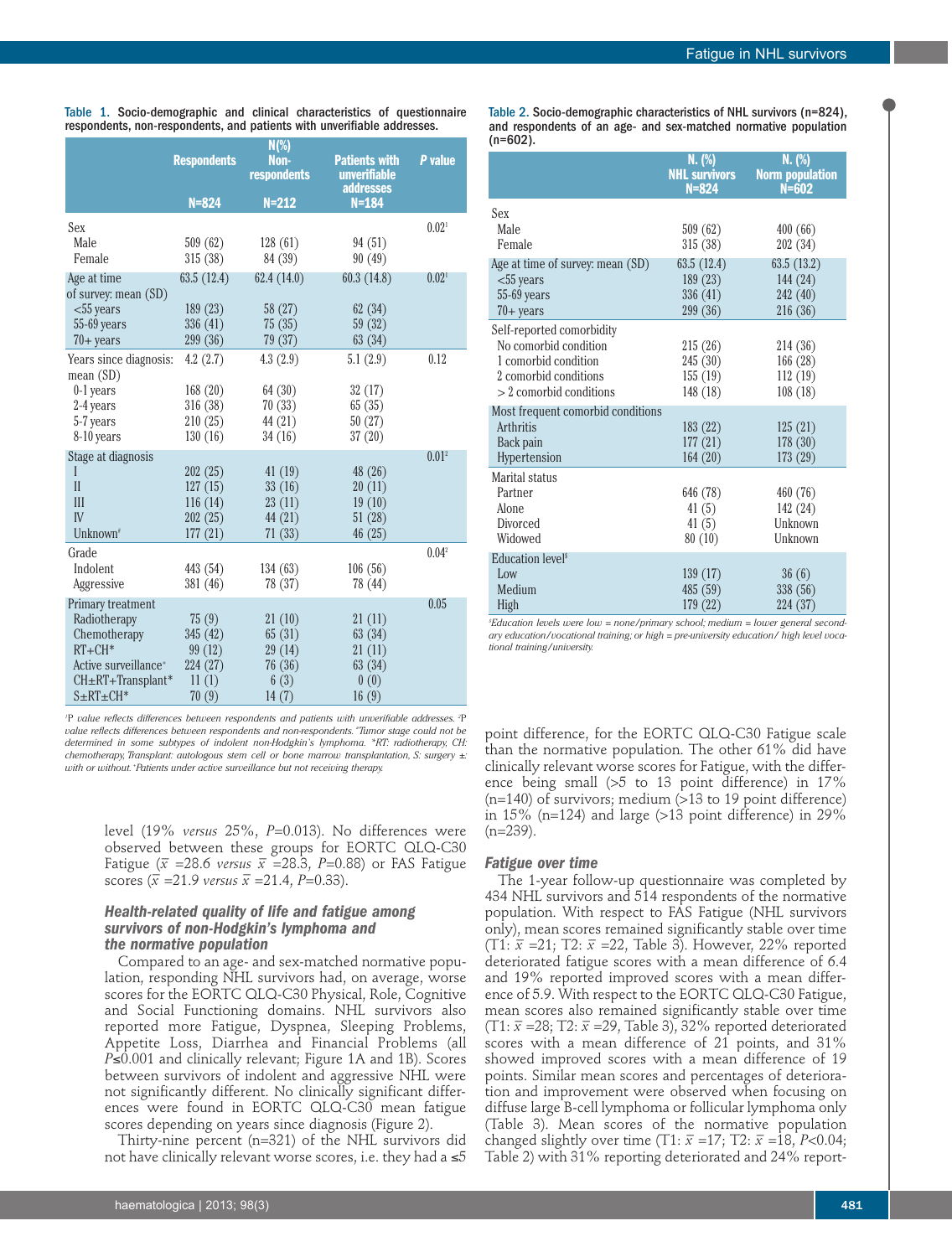ing improved EORTC QLQ-C30 Fatigue scores.

Of NHL survivors, 54% reported constant EORTC QLQ-C30 Fatigue, i.e. had a Fatigue score above 22 for both T1 and T2. Of respondents of the normative population, 30% reported constant EORTC QLQ-C30 Fatigue. With respect to FAS Fatigue, 40% of NHL survivors reported constant fatigue i.e. had a Fatigue score above 21 on both T1 and T2.

### *Associations with fatigue*

Multivariate logistic regression analyses showed that NHL survivors who reported constant fatigue (on both EORTC QLQ-C30 and FAS) were more often diagnosed with stage IV disease and more often reported comorbid diseases. They were additionally more often female and divorced (Table 4). Survivors who remained fatigued (however only on FAS fatigue) were also more often diagnosed longer ago, were under active surveillance and had a lower educational level.

With respect to survivors of diffuse large B-cell and follicular lymphoma, survivors who reported constant fatigue (on both the EORTC QLQ-C30 and FAS) reported comorbid diseases more often. Survivors of follicular lymphoma who reported constant fatigue were also more often females; however, this was only found on the FAS (Table 4).

Respondents of the normative population who reported constant fatigue also reported comorbid diseases more often and more often had no partner (Table 4).

#### **Discussion**

The majority of NHL survivors showed a constant, high level of fatigue in this population-based study up to 10

years after diagnosis. Six out of 10 survivors reported clinically relevant worse fatigue scores compared to the normative population. HRQOL was also worse to a clinically relevant degree among survivors. Mean fatigue scores remained significantly stable over time; 22-28% reported clinically relevant deterioration, whereas 19-23% reported clinically relevant improvement; 44-54% reported constant fatigue. No clinically significant differences in EORTC QLQ-C30 mean fatigue scores were observed in relation to years since diagnosis.

Changes over time in NHL survivors have so far been investigated in three small studies, only including shortterm survivors for a maximum of 18 months after primary treatment. One prospective study found no clinically significant change in mean EORTC QLQ-C30 Fatigue scores<sup>16</sup>. One Dutch study and another Norwegian study showed mean deteriorations in EORTC QLQ-C30 Fatigue scores of 14 and 10 points when comparing start of treatment scores with those at 18 months and 1 year of follow up, respectively. 14,15 A limitation of these studies is that they all focused on mean differences. Mean scores do not reflect individual changes. Given the large standard deviations, there must be high degrees of variations within these groups. A better way is, therefore, to make a distinction between patients who improved and patients who deteriorated.

The present study showed that survivors with stage IV disease and comorbid conditions more often reported constant fatigue. Females and divorced survivors were also more likely to remain fatigued. In the normative population, we also observed a relation between comorbidity and having a partner and fatigue. This relation is not, therefore, specific to NHL survivors but is probably applicable to people in general. Type of NHL (aggressive or



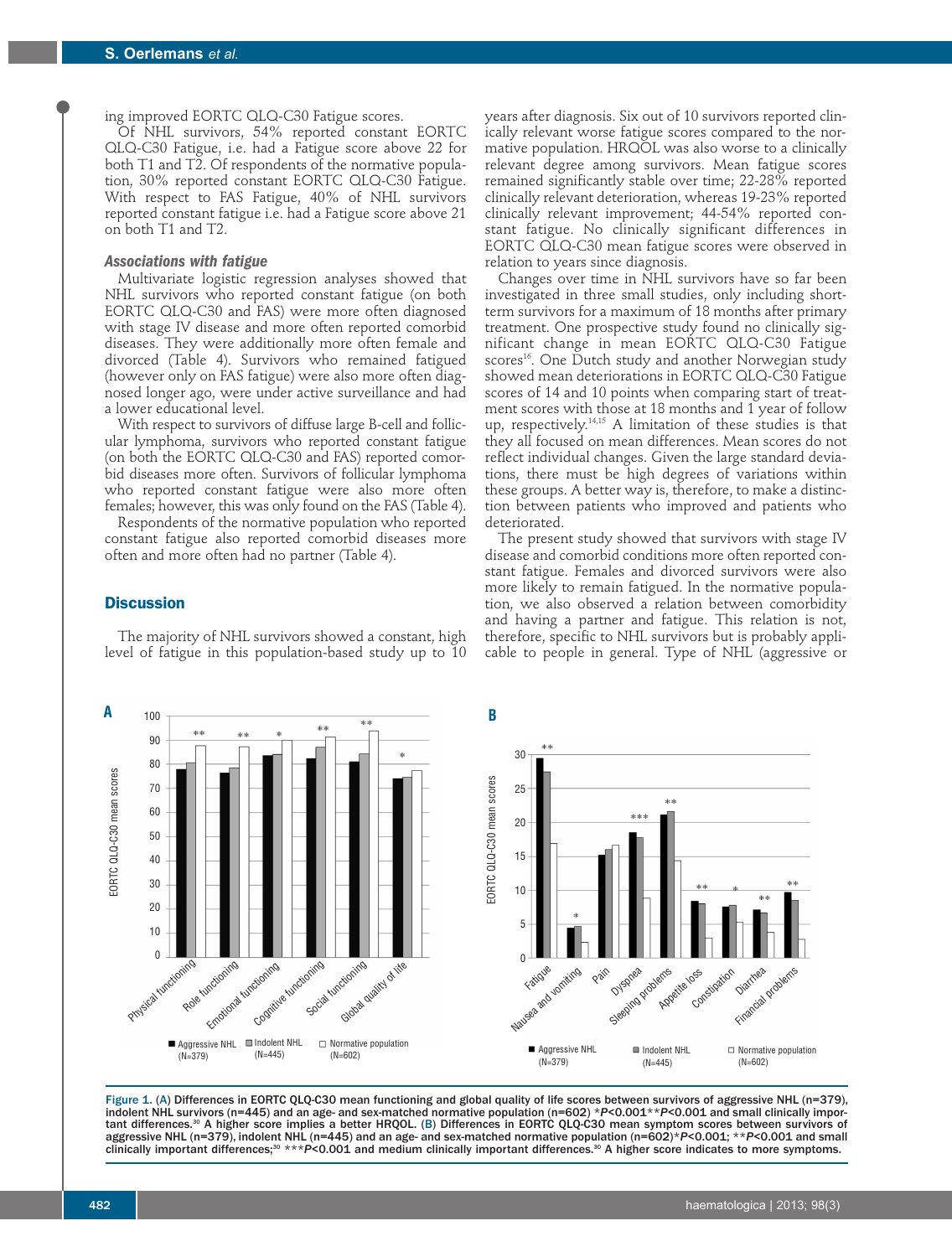Table 3. Mean fatigue scores (SD) at baseline (T1) and follow-up (T2) among NHL survivors and respondents of the normative population who completed two questionnaires (NHL survivors; n=434; normative population, n=515), and percentages of patients/respondents who deteriorated/improved between these time points (mean difference and SD).

|                                                              | <b>Baseline (T1)</b><br><b>Mean (SD)</b> | <b>Follow-up (T2)</b><br><b>Mean (SD)</b> | P    | %   | <b>Deteriorated</b><br><b>Mean difference (SD)</b> | %   | <b>Improved</b><br><b>Mean difference (SD)</b> |
|--------------------------------------------------------------|------------------------------------------|-------------------------------------------|------|-----|----------------------------------------------------|-----|------------------------------------------------|
| <b>FAS</b> Fatigue<br>NHL survivors in total $(n=434)$       | 21(7.6)                                  | 22(7.6)                                   | 0.18 | 22% | 6.4(2.7)                                           | 19% | 5.9(2.3)                                       |
| <b>FAS</b> Fatigue<br>Large B-cell NHL survivors $(n=132)$   | 22(7.2)                                  | 22(7.6)                                   | 0.93 | 19% | 7.0(3.6)                                           | 22% | 5.8(1.6)                                       |
| <b>FAS</b> Fatigue<br>Follicular NHL survivors (n=82)        | 22(8.2)                                  | 22(7.6)                                   | 0.50 | 22% | 6.4(2.7)                                           | 17% | 6.7(4.3)                                       |
| <b>EORTC</b> Fatigue<br>NHL survivors in total $(n=434)$     | 28(26)                                   | 29(26)                                    | 0.42 | 32% | 21(13)                                             | 31% | 19(11)                                         |
| <b>EORTC</b> Fatigue<br>Large B-cell NHL survivors $(n=132)$ | 29(26)                                   | 28(25)                                    | 0.81 | 33% | 21(13)                                             | 13% | 22(13)                                         |
| <b>EORTC Fatigue</b><br>Follicular NHL survivors $(n=82)$    | 28(25)                                   | 27(24)                                    | 0.79 | 32% | 19(9.3)                                            | 35% | 18(8.1)                                        |
| <b>EORTC</b> Fatigue<br>Normative population                 | 17(19)                                   | 18(21)                                    | 0.04 | 31% | 20(12)                                             | 24% | 19(10)                                         |

Deterioration and improvement determined using the guideline of at least a clinically small difference with respect to the EORTC®(deterioration >5 point difference; improvement >4 point difference) and Norman's rule of thumb for the FAS<sup>12</sup> (half SD, i.e.3.8 for both deterioration and improvement).

indolent), treatment, and survival time since diagnosis were not associated, or only associated with one measure of fatigue in NHL survivors. The ECR collects data on primary treatment only. More detailed treatment information, longitudinally assessed, will enable us to study the relation between initial treatment and HRQOL and fatigue in more detail. Furthermore, detailed information about disease progression could also contribute to unraveling the course of HRQOL and fatigue and will help health care providers to give their patients better information about their expected HRQOL. As our HRQOL study is embedded in PHAROS (Population based HAematological Registry for Observational Studies) in which more detailed disease and treatment information is collected, as well as long-term side effects, we will be able to determine this relation better in the near future.

NHL survivors reported worse HRQOL compared to that of an age- and sex-matched normative population. Clinically relevant worse scores for survivors were observed for fatigue, appetite loss, diarrhea, dyspnea and all function scales including financial problems. One prospective and three cross-sectional studies also observed clinically worse scores for HRQOL domains for NHL survivors compared with those of a normative population. 13,15,17,20

Numerous patients in our study showed large improvements (19-23%) or deteriorations (22-28%) within 1 year, which both indicate a clinically relevant change. 31 However, it is too soon to determine whether this can be defined as an actual change, due to regression to the mean. A longer follow-up time is needed to identify whether these differences can be considered as real changes or fluctuations over time.

Significant differences were not observed between patients with indolent or aggressive NHL, recapitulating findings in an American cross-sectional study, <sup>33</sup> nor between short- or long-term survivors, confirming results of a cross-sectional study among 761 NHL survivors. 20 This suggests that there is no improvement in time, which



Figure 2. Differences between EORTC QLQ-C30 fatigue scores of all NHL survivors (n=824) according to years survived since diagnosis and an age- and sex-matched normative population (N=602). All P<0.001 and small or medium clinically important differences.<sup>30</sup> A higher score indicates more fatigue.

is also shown by our 1-year follow-up results.

Prevalence rates for cancer-related fatigue vary widely. Percentages between 32% and 60% have been reported<sup>34</sup> <sup>36</sup> and in a recently published study an overall prevalence of 48% was found. <sup>37</sup> The observed percentage of 61% in this study is somewhat higher. In our study, 29% of survivors reported large, clinically important fatigue, whereas 15% reported medium clinically important fatigue, making a total of 44%. Adding the survivors with small, clinically important fatigue produced the observed total of 61% of patients with cancer-related fatigue. Besides differences between types of cancer, the use of different cut-off scores and fatigue assessment instruments contribute to the differences in reported prevalences. 38-40

The underlying mechanisms that cause constant cancer-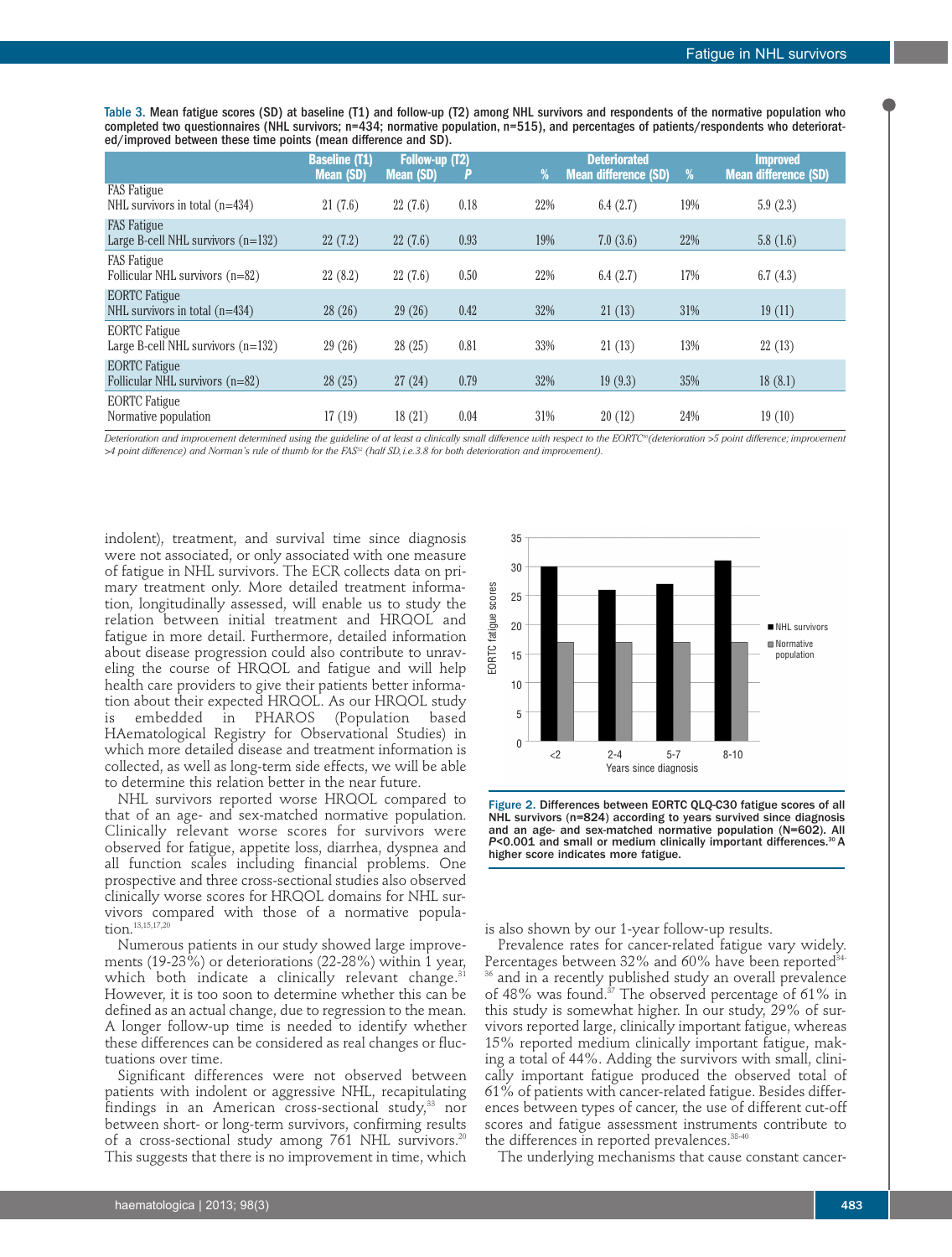Table 4. Odds ratios with confidence intervals (CI) of the multivariate logistic regression model evaluating independent variables for EORTC QLQ-<br>C30 and FAS Fatigue scores for patients (n=434) and respondents of the norma remained fatigued.

| <b>Independent variable</b>                                                  |                                                              | <b>FAS Fatigue</b>                                   |                                                           | <b>EORTC Fatigue</b>                                         |                                                             |                                                           |                                                                   |  |
|------------------------------------------------------------------------------|--------------------------------------------------------------|------------------------------------------------------|-----------------------------------------------------------|--------------------------------------------------------------|-------------------------------------------------------------|-----------------------------------------------------------|-------------------------------------------------------------------|--|
|                                                                              | <b>AII NHL</b><br><b>survivors</b><br><b>Odds ratio (CI)</b> | <b>Large</b><br><b>B-cell NHL</b><br>Odds ratio (CI) | <b>Follicular</b><br><b>NHL</b><br><b>Odds ratio (CI)</b> | <b>All</b><br><b>NHL survivors</b><br><b>Odds ratio (CI)</b> | <b>Large</b><br><b>B-cell NHL</b><br><b>Odds ratio (CI)</b> | <b>Follicular</b><br><b>NHL</b><br><b>Odds ratio (CI)</b> | <b>Normative</b><br>population<br><b>Odds ratio (CI)</b>          |  |
| Age (time of questionnaire)                                                  | ns                                                           | ns                                                   | ns                                                        | ns                                                           | ns                                                          | ns                                                        | ns                                                                |  |
| Sex (women)                                                                  | $1.6$ $(1.0-2.5)$ <sup>*</sup>                               | ns                                                   | $3.4$ $(1.3-8.7)$ *                                       | $1.6(1.0-2.5)$ *                                             | ns                                                          | ns                                                        | ns                                                                |  |
| Time since diagnosis                                                         | $1.1(1.0-1.2)^*$                                             | ns                                                   | ns                                                        | ns                                                           | ns                                                          | ns                                                        | <b>NA</b>                                                         |  |
| Tumor stage<br>Stage 1 (reference)<br>Stage 2                                | ns                                                           | ns                                                   | ns                                                        | ns                                                           | ns                                                          | ns                                                        | NA<br><b>NA</b><br><b>NA</b>                                      |  |
| Stage 3                                                                      | ns                                                           | <sub>ns</sub>                                        | ns                                                        | ns                                                           | ns                                                          | ns                                                        | <b>NA</b>                                                         |  |
| Stage 4                                                                      | $2.3(1.0-5.2)^*$                                             | ns                                                   | ns                                                        | $2.7(1.2-5.8)$ *                                             | ns                                                          | ns                                                        | <b>NA</b>                                                         |  |
| Aggressive tumor grade                                                       | ns                                                           | <b>NA</b>                                            | <b>NA</b>                                                 | ns                                                           | <b>NA</b>                                                   | <b>NA</b>                                                 | <b>NA</b>                                                         |  |
| Radiotherapy (yes)                                                           | ns                                                           | <sub>ns</sub>                                        | ns                                                        | ns                                                           | ns                                                          | ns                                                        | <b>NA</b>                                                         |  |
| Chemotherapy (yes)                                                           | ns                                                           | ns                                                   | ns                                                        | ns                                                           | ns                                                          | ns                                                        | <b>NA</b>                                                         |  |
| Active surveillance (yes)                                                    | $2.9(1.0-8.1)$ *                                             | ns                                                   | ns                                                        | ns                                                           | ns                                                          | ns                                                        | <b>NA</b>                                                         |  |
| Comorbidities<br>None (reference)<br>$\overline{2}$<br>>2                    | $2.7(1.4-5.1)*$<br>$3.9(1.9-8.3)*$<br>$7.2 (3.3-15.7)^*$     | $\overline{a}$<br>ns<br>ns<br>$6.3(1.7-23.8)$ *      | ns<br>$10.2 (2.2 - 47.1)^*$<br>$26.8$ $(5.3-135.7)$ *     | $1.8(1.0-3.2)*$<br>ns<br>4.7 $(2.2-10.1)$ *                  | $2.9(1.1-8.0)*$<br>ns<br>$7.2 (1.9 - 27.6)^*$               | ns<br>$6.5(1.3-33.9)^*$<br>$13.9(2.3-82.9)^*$             | $2.0$ $(1.1-3.7)$ *<br>4.3 $(2.2-8.2)$ *<br>$16.1 (7.9 - 32.9)^*$ |  |
| <b>Marital status</b><br>Partner (reference)<br>Divorced<br>Widowed<br>Alone | 6.0 $(1.9-18.7)$ *<br>ns<br>ns                               | ns<br><sub>ns</sub><br>ns                            | ns<br>ns<br>ns                                            | $3.5(1.1-11.1)*$<br>ns<br>ns                                 | ns<br>ns<br>ns                                              | ns<br>ns<br>ns                                            | <b>NA</b><br>NA<br><b>NA</b><br><b>NA</b>                         |  |
| Marital status<br>Partner (reference)<br>No partner                          | ns                                                           | ns                                                   | ns                                                        | ns                                                           | ns                                                          | ns                                                        | $2.7(1.6-4.6)*$                                                   |  |
| <b>Education</b> level<br>Low<br>Middle (reference)<br>High                  | $2.2(1.1-4.5)$ *<br>ns                                       | ns<br>ns                                             | ns<br>ns                                                  | ns<br>ns                                                     | ns<br>ns                                                    | ns<br>ns                                                  | ns<br>ns                                                          |  |
|                                                                              |                                                              |                                                      |                                                           |                                                              |                                                             |                                                           |                                                                   |  |

*Note.\**P*<0.05; ns: not significant,NA: not applicable.*

related fatigue are not yet clear. <sup>41</sup> Many factors are associated with the development of fatigue, such as type of treatment, the disease itself, medication-related adverse events, biological modifiers (such as interferon), depression, physical inactivity, anxiety, pain and sleep disturbances. 42-46 Although the cause of fatigue is not completely clear, results of a recently published review $47$  show that patients with fatigue may benefit from pharmacological and/or non-pharmacological treatments, such as cognitive-behavioral interventions and exercise. <sup>48</sup> Further research is necessary to determine whether an early intervention for fatigue can reduce this long-term complication and whether patients can benefit from late intervention.

The present study had the following limitations: although information was available concerning sociodemographic and clinical characteristics of the nonrespondents and patients with unverifiable addresses, it remains unknown whether non-respondents declined to participate in the study because of poor health or the absence of symptoms. Comparing patients who completed one questionnaire with patients who completed two questionnaires only indicated differences in mean time since diagnosis and educational level. This perhaps resulted in a small selection bias. In addition, there is always an uncertainty with the reproducibility of self-reported questionnaires. Some of the changes might be ascribed to that arbitrariness.

The strengths of our study are the population-based sampling frame instead of a hospital-based sampling frame. Furthermore, the large range in elapsed time since diagnosis facilitates extrapolation of the results to a broad range of NHL survivors in the population. In addition, the longitudinal design provides important information about development over time.

In conclusion, six out of every ten NHL survivors reported a high level of fatigue up until 10 years after diagnosis. HRQOL and fatigue scores of survivors were clinically relevant and worse than those of an age- and sex-matched normative population. Fatigue mean scores remained significantly stable over time and 44-54% of survivors reported constant fatigue. Survivors with stage IV disease, comorbid conditions as well as females and divorced survivors were more likely to remain fatigued. Having comorbidities and being without a partner were also associated with continuous fatigue in the normative population. As research on the underlying determinants of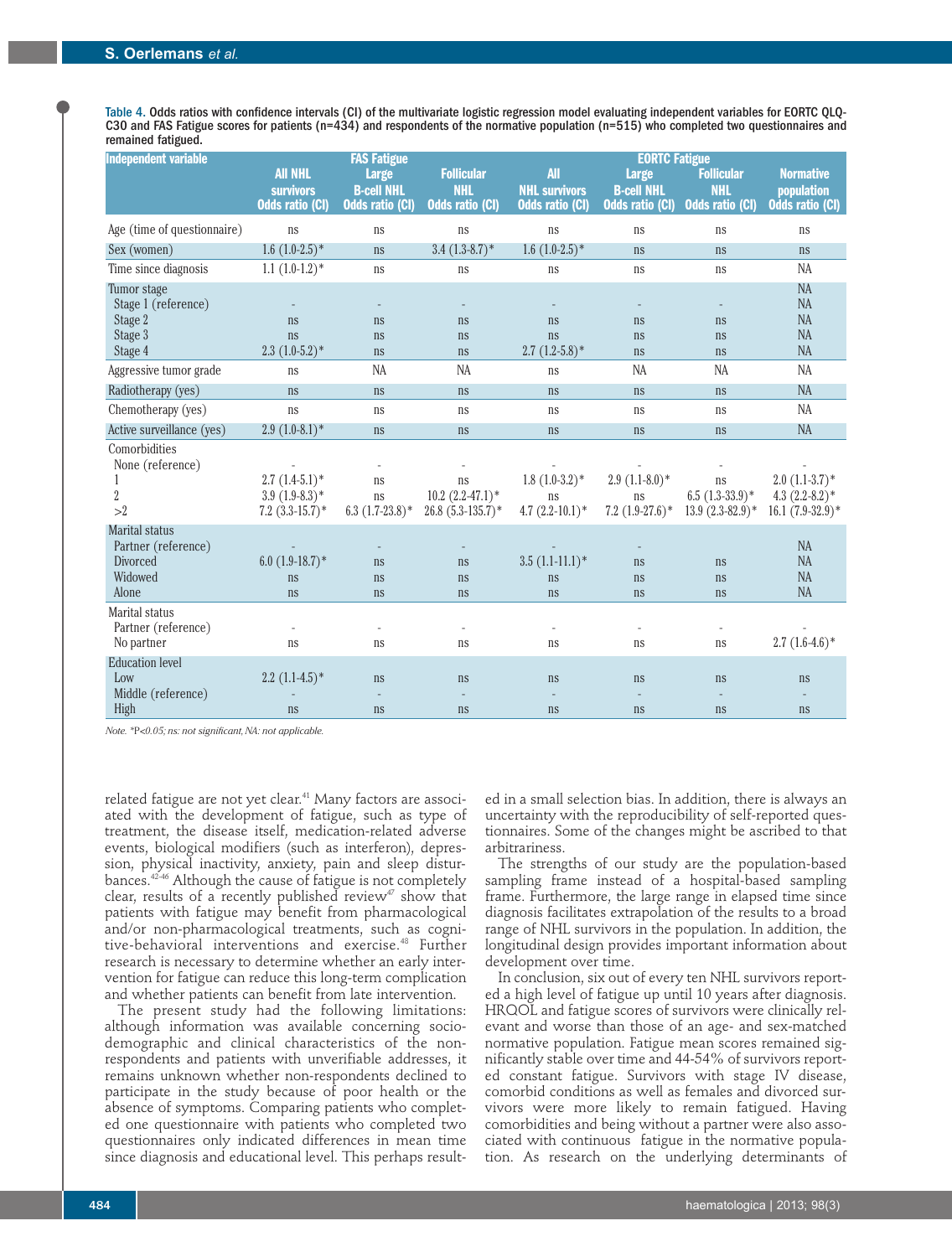fatigue proceeds, health care providers should continue to screen patients on their level of fatigue and inform them about possible rehabilitation programs.

# *Funding*

*This study was financially supported by the Jonker-Driessen Foundation and ZonMW: the Netherlands organization for health research and development, and through PHAROS: Population-based HAematological Registry for Observational Studies (#80-82500-98-01007).*

*Dr. Floortje Mols is supported by a VENI grant (#451-10- 041) from the Netherlands Organization for Scientific Research (The Hague, the Netherlands),*

*Dr. Lonneke van de Poll-Franse is supported by a Cancer Research Award from the Dutch Cancer Society (#UVT-2009- 4349).*

#### *Acknowledgments*

*We thank all patients and their doctors for their participation in the study. Special thanks go to Nicole Horevoorts for assistance with data collection and Dr. M. van Bommel for independent advice and answering questions of patients, invited to participate. Specialists in the following hospitals provided cooperation: Catharina-Hospital, Eindhoven; Jeroen Bosch Hospital, 's Hertogenbosch; Maxima Medical Centre, Eindhoven and Veldhoven; Sint Anna Hospital, Geldrop; St. Elisabeth Hospital, Tilburg; Twee Steden Hospital, Tilburg; VieCurie Hospital, Venlo and Venray and Hospital Bernhoven, Oss.*

# *Authorship and Disclosures*

*Information on authorship, contributions, and financial & other disclosures was provided by the authors and is available with the online version of this article at www.haematologica.org.*

## **References**

- 1. Howlader N, Noone AM, Krapcho M, Neyman N, Aminou R, Waldron W, et al. SEER Cancer Statistics Review, 1975-2008, National Cancer Institute. Bethesda, MD, http://seer.cancer.gov/csr/1975\_2008/, based on November 2010 SEER data submission, posted to the SEER web site, 2011, accessed on May 10, 2011.
- 2. US National Coalition for Cancer Survivorship. http://www.canceradvoca-
- cy.org/, accessed on December 28, 2009.<br>Kankerbestrijding SvK. Kanker in 3. Kankerbestrijding Nederland tot 2020, Trends en prognoses. http://www.kankerbestrijding.nl. 2011.
- 4. van de Schans SA, Issa DE, Visser O, Nooijen P, Huijgens PC, Karim-Kos HE, et al. Diverging trends in incidence and mortality, and improved survival of non-Hodgkin's lymphoma, in the Netherlands, 1989-2007. Ann Oncol. 2012;23(1):171-82.
- 5. Geffen DB, Blaustein A, Amir MC, Cohen Y. Post-traumatic stress disorder and quality of life in long-term survivors of Hodgkin's disease and non-Hodgkin's lymphoma in Israel. Leuk Lymphoma. 2003;44(11):1925-9.
- 6. Ng AK, LaCasce A, Travis LB. Long-term complications of lymphoma and its treatment. J Clin Oncol. 2011;29(14):1885-92.
- 7. Seshadri T, Pintilie M, Kuruvilla J, Keating A, Tsang R, Zadeh S, Crump M. Incidence and risk factors for second cancers after autologous hematopoietic cell transplantation for aggressive non-Hodgkin lymphoma. Leuk Lymphoma. 2009;50(3):380- 6.
- 8. Fobair P, Hoppe RT, Bloom J, Cox R, Varghese A, Spiegel D. Psychosocial problems among survivors of Hodgkin's disease. J Clin Oncol. 1986;4(5):805-14.
- 9. Hjermstad MJ, Fossa SD, Oldervoll L, Holte H, Jacobsen AB, Loge JH. Fatigue in longterm Hodgkin's disease survivors: a followup study. J Clin Oncol. 2005;23(27): 6587- 95.
- 10. Hjermstad MJ, Oldervoll L, Fossa SD, Holte H, Jacobsen AB, Loge JH. Quality of life in long-term Hodgkin's disease survivors with<br>chronic fatigue. Eur J Cancer. chronic fatigue. Eur J Cancer. 2006;42(3):327-33.
- 11. Knobel H, Loge J, Brit Lund M, Forfang K, Nome O, Kaasa S. Late medical complica-

tions and fatigue in Hodgkin's disease survivors. J Clin Oncol. 2001;19(13):3226-33.

- 12. Loge JH, Abrahamsen AF, Ekeberg O, Kaasa S. Reduced health-related quality of life among Hodgkin's disease survivors: a comparative study with general population norms. Ann Oncol. 1999;10(1):71-7.
- 13. Bellizzi KM, Rowland JH, Arora NK, Hamilton AS, Miller MF, Aziz NM. Physical activity and quality of life in adult survivors of non-Hodgkin's lymphoma. J Clin Oncol. 2009;27(6):960-6.
- 14. Doorduijn J, Buijt I, Holt B, Steijaert M, Uyl-de Groot C, Sonneveld P. Self-reported quality of life in elderly patients with aggressive non-Hodgkin's lymphoma treated with CHOP chemotherapy. Eur J Haematol. 2005;75(2):116-23.
- 15. Jerkeman M, Kaasa S, Hjermstad M, Kvaloy S, Cavallin-Stahl E. Health-related quality of life and its potential prognostic implications in patients with aggressive lymphoma: a Nordic Lymphoma Group Trial. Med Oncol. 2001;18(1):85-94.
- 16. Merli F, Bertini M, Luminari S, Mozzana R, Berte R, Trottini M, et al. Quality of life assessment in elderly patients with aggressive non-Hodgkin's lymphoma treated with anthracycline-containing regimens. Report of a prospective study by the<br>Intergruppo Italiano Linfomi. Intergruppo Haematologica. 2004;89(8):973-8.
- 17. Mols F, Aaronson NK, Vingerhoets AJ, Coebergh JW, Vreugdenhil G, Lybeert ML, van de Poll-Franse LV. Quality of life among long-term non-Hodgkin lymphoma survivors: a population-based study. Cancer. 2007;109(8):1659-67.
- 18. Pettengell R, Donatti C, Hoskin P, Poynton C, Kettle PJ, Hancock B, et al. The impact of follicular lymphoma on health-related quality of life. Ann Oncol. 2008;19(3):570- 6.
- 19. Smith SK, Crespi CM, Petersen L, Zimmerman S, Ganz PA. The impact of cancer and quality of life for post-treatment non-Hodgkin lymphoma survivors. Psychooncology. 2010;19(12):1259-67.
- 20. Smith SK, Zimmerman S, Williams CS, Zebrack BJ. Health status and quality of life among non-Hodgkin lymphoma survivors. Cancer. 2009;115(14):3312-23.
- 21. Vallance JK, Courneya KS, Jones LW, Reiman T. Differences in quality of life between non-Hodgkin's lymphoma sur-

vivors meeting and not meeting public<br>health exercise guidelines. guidelines. Psychooncology. 2005;14(11):979-91.

- 22. Fritz A, Percy C, Jack A, Shanmugaratnam, K, Sobin L, Parkin, et al. International Classification of Diseases for Oncology (3rd ed). Geneva, World Health Organisation. 2000.
- 23. Aaronson NK, Ahmedzai S, Bergman B, Bullinger M, Cull A, Duez NJ, Filiberti A, Flechtner H, Fleishman SB, de Haes JC, et al. The European Organization for Research and Treatment of Cancer QLQ-C30: a quality-of-life instrument for use in international clinical trials in oncology. J Natl Cancer Inst. 1993;85(5):365-76.
- 24. Michielsen HJ, De Vries J, Drent M, Peros-Golubicic T. Psychometric qualities of the Fatigue Assessment Scale in Croatian sarcoidosis patients. Sarcoidosis Vasc Diffuse Lung Dis. 2005;22(2):133-8.
- 25. Michielsen HJ, De Vries J, Van Heck GL. Psychometric qualities of a brief self-rated fatigue measure: the Fatigue Assessment Scale. J Psychosom Res. 2003;54(4):345-52.
- 26. Sangha O, Stucki G, Liang MH, Fossel AH, Katz JN. The Self-Administered Comorbidity Questionnaire: a new method to assess comorbidity for clinical and health services research. Arthritis Rheum. 2003;49(2):156-63.
- 27. Carbone PP, Kaplan HS, Musshoff K, Smithers DW, Tubiana M. Report of the Committee on Hodgkin's Disease Staging Classification. Cancer Res. 1971;31(11): 1860-1.
- 28. van de Poll-Franse LV, Horevoorts N, Eenbergen MV, Denollet J, Roukema JA, Aaronson NK, et al. The Patient Reported Outcomes Following Initial treatment and Long term Evaluation of Survivorship registry: scope, rationale and design of an infrastructure for the study of physical and psychosocial outcomes in cancer survivorship cohorts. Eur J Cancer. 2011;47(14): 2188-94.
- 29. van de Poll-Franse LV, Mols F, Gundy CM, Creutzberg CL, Nout RA, Verdonck-de Leeuw IM, et al. Normative data for the EORTC QLQ-C30 and EORTC-sexuality items in the general Dutch population. Eur J Cancer. 2010;47(5):667-75.
- 30. Cocks K, King MT, Velikova G, Martyn St-James M, Fayers PM, Brown JM. Evidencebased guidelines for determination of sam-